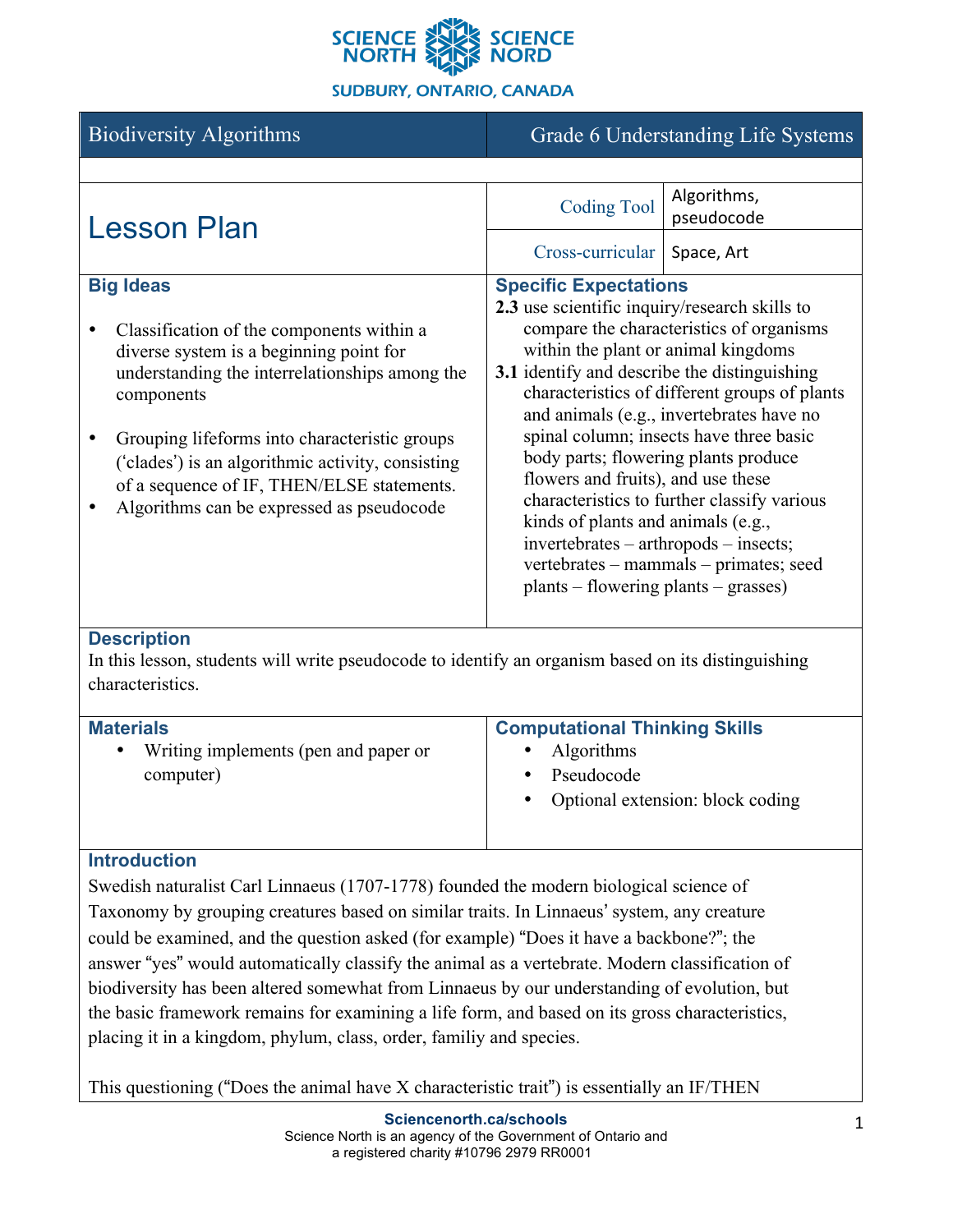

#### **SUDBURY, ONTARIO, CANADA**

statement, so the entire process of taxonomy can be thought of as a kind of algorithm.

Algorithms can be expressed visually (as the traditional 'tree of life' diagrams) or as pseudocode. There are many ways of writing pseudocode that resemble different programming languages, but the point is to write something that has the structure of code, but is simpler and more abstract than the actual program. For example, there are generally considered 2 'domains' of life: the Eukaryotes and the Prokaryotes, of which the main, characteristic difference is the presence of a nucleus in the cell (eukaryotes) or absence (prokaryotes).This pseudocode would tell them apart, by checking inside the cell of an organism for a nucleus:

```
IF(Organism's cell has nucleus)
    Organism belongs to domain: Eukaryote
ELSE
     Organism belongs to domain: Prokaryote
```
Now let us expand this algorithm to divide the Eukaryotes by kingdom:

```
IF(Organism's cell has nucleus)
    Organism belongs to domain: Eukaryote
     IF(Organism has cell walls)
        IF(Organism performs photosynthesis)
           Organism belongs to kingdom: Plants
        ELSE
           Organism belongs to Kingdom: Fungi
     ELSE
        Organism belongs to Kingdom: Animal
ELSE
     Organism belongs to domain: Prokaryote
```
(Notice here how indentation creates the structure of the pseudocode: If the statement in brackets is true, read down and in; if it is false, follow down until an ELSE is found in line with the un-true IF.)